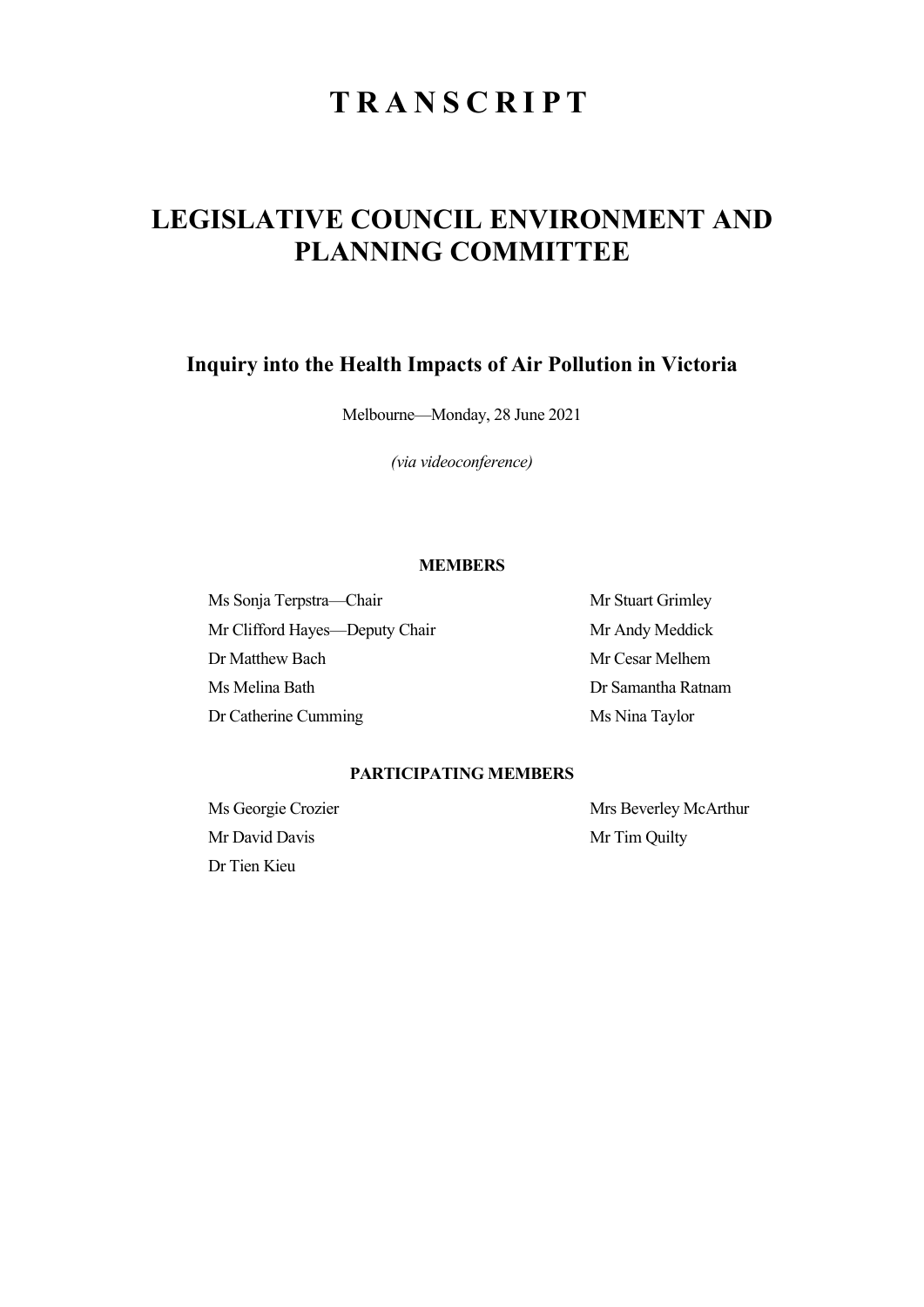#### **WITNESS**

Mr Stephen Meloury, Unit Manager, Building Services and Environmental Health, Moreland City Council.

The CHAIR: I declare open the Legislative Council Environment and Planning Committee's public hearing for the Inquiry into the Health Impacts of Air Pollution in Victoria. Please ensure that mobile phones have been switched to silent and that background noise is minimised.

I would like to begin this hearing by respectfully acknowledging the Aboriginal peoples, the traditional custodians of the various lands we are gathered on today, and pay my respects to their ancestors, elders and families. I particularly welcome any elders or community members who are here today to impart their knowledge of this issue to the committee or who are watching the broadcast of these proceedings. I would also like to welcome any members of the public who may be watching these proceedings via the live broadcast as well.

At this time I will take the opportunity to introduce the committee members to you. My name is Sonja Terpstra. I am the Chair of the Environment and Planning Committee. Also with me today are Dr Catherine Cumming, Dr Samantha Ratnam, Mr Cesar Melhem, Ms Melina Bath and Ms Nina Taylor.

All evidence that is taken today is protected by parliamentary privilege as provided by the Constitution Act 1975 and further subject to the provisions of the Legislative Council standing orders. Therefore the information you provide during the hearing is protected by law. You are protected against any action for what you say during this hearing, but if you go elsewhere and repeat the same things, those comments may not be protected by this privilege. Any deliberately false evidence or misleading of the committee may be considered a contempt of Parliament.

All evidence is being recorded, and you will be provided with a proof version of the transcript following the hearing. Transcripts will ultimately be made public and posted on the committee's website.

If I could please just get you to state your name and the organisation you are appearing on behalf of just for the Hansard record initially, thanks.

Mr MELOURY: My name is Stephen Meloury, and I am presenting on behalf of Moreland City Council.

The CHAIR: Great, thank you. And with that I will hand over to you to give your presentation. If I could ask that you keep your comments to about a maximum of 10 minutes, that will then allow committee members plenty of time to ask you questions. Also if I could just remind committee members to please keep your microphones on mute when you are not speaking, then that will help to minimise background noise. All right, thanks, Stephen. Over to you.

Mr MELOURY: Thank you, and thank you for the opportunity to present this morning. During 2020 the northern suburbs of Melbourne experienced impacts from a number of industrial fires which adversely impacted air quality and the environment, and residents from the City of Moreland were particularly affected by some of these incidents. In these cases the initial response to air quality and the environmental issues sits with the Environment Protection Authority, with subsequent follow-up undertaken with other stakeholders, including council. Although measures already exist enabling the Environment Protection Authority to respond to these types of pollution incidents, the new *Environment Protection Act*, which comes in this week, should significantly enhance the ability of the EPA to proactively manage those high-risk sites before incidents occur. We saw this as an important step in terms of addressing issues in relation to air quality and the impacts that this might have on council residents.

In addition to this, in 2018 Moreland City Council adopted the Moreland Zero Carbon—2040 Framework. This framework outlined the community vision and strategic actions for the transition to zero carbon in Moreland by 2040. The framework reflects our focus on driving emissions reductions across three key sources of our community's greenhouse gas emissions, and these three areas relate to strategic energy, which is efficient and 100 per cent renewable powered energy; transport, which relates to active or zero-emission transport; and the waste sector, revolving around the circular economy with zero waste.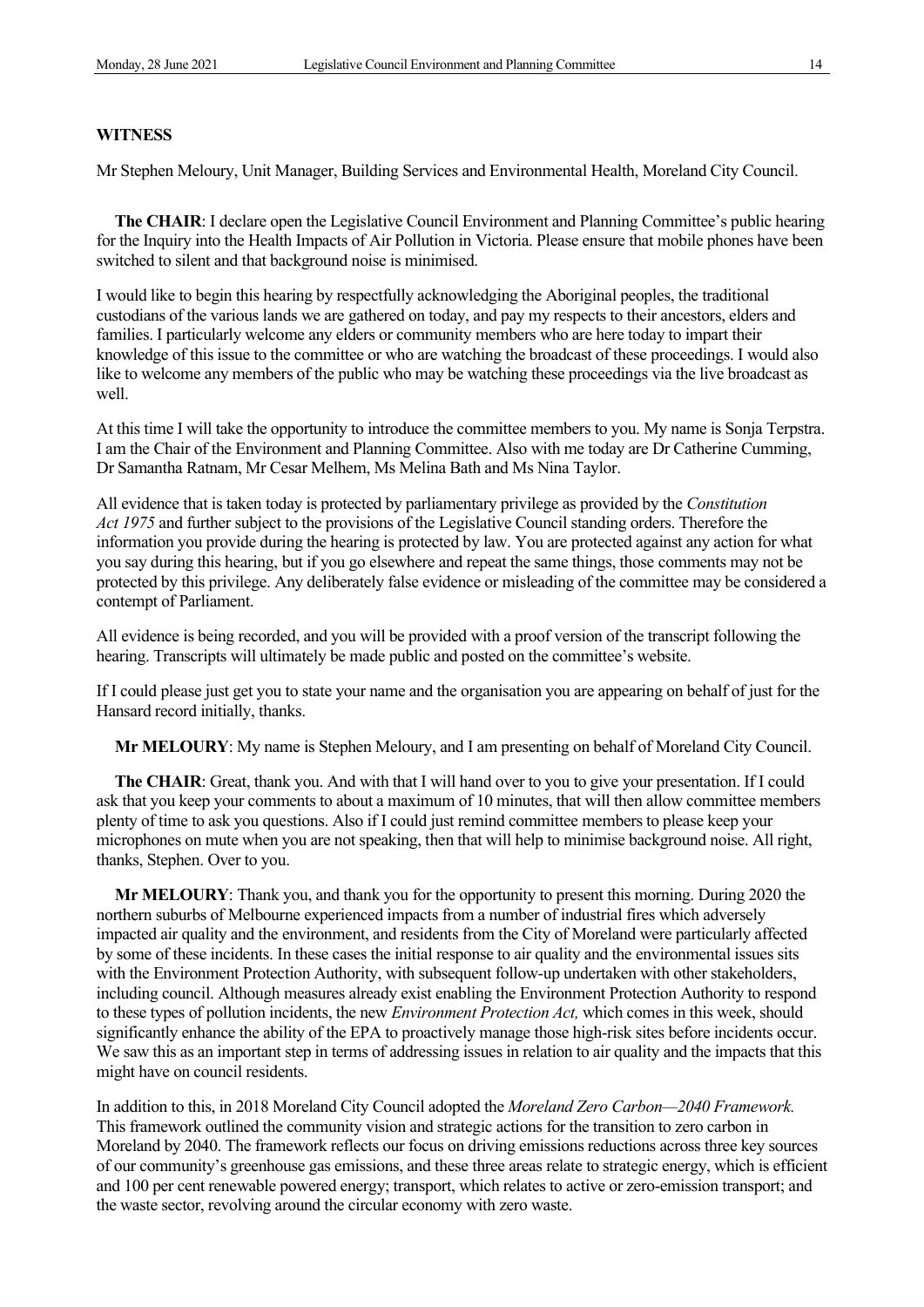Some of the challenges identified in relation to our rapidly changing world and what we believe are relevant to this inquiry include managing urban growth while creating a socially inclusive and walkable city which maintains clean air and waterways; preserving, creating and having green open spaces as our city population grows; overcoming barriers to shift away from fuels and gas for space heating and cooking; and overcoming cost-of-living pressures that can be a barrier to adopting sustainable technologies for our residents.

The final point we really wanted to make today was that the council receives a small number of requests at the commencement of each winter season for the banning of wood heaters in our municipality as a direct result of poor air quality complaints. While Moreland City Council has not banned the use of wood heaters in the municipality, in line with federal and state government review recommendations, complaints regarding air quality are ultimately resolved through restrictions that are imposed through our own Moreland local law 2018.

So just in conclusion, we believe that in the number of areas identified above, if those areas are addressed, it will help us to ensure that there is good air quality for our residents as they move around our municipality, particularly in the current environment where being active and out in the environment is more important to our community than it previously has been. Thank you.

The CHAIR: Great. Thanks very much, Stephen. Okay, we will open up to questions. Dr Cumming.

Dr CUMMING: Thank you, Chair. I have got a couple of questions, Stephen. I was on Maribyrnong City Council for 21 years. I have previously been a councillor and a mayor, so I am fully aware of what councils have to deal with when it comes to residents and air quality and some of the questions that we have and submissions that councils in the past have submitted to the government. I have got two questions. The first one is: to what extent do state and local government transport strategies take complementary approaches towards the mitigation of vehicular air pollution? And my second question is: do you see any value in developing a communitywide education campaign about the risks of air pollution, and if so, what would you prioritise in this campaign?

Mr MELOURY: To answer the first question about state and local government transport functions, there are—I apologise that I am not a planning expert, but I do understand from our strategic planning area that there are a number of linkages between state and local government, particularly around managing transport. We have our integrated transport strategy, which responds to a number of those issues where there has been some interaction or engagement between state and local government. I cannot speak much more to that without having a detailed understanding of how that has worked from a planning perspective.

Dr CUMMING: You do not have to answer things on the spot. If you wish to get back to the inquiry with more of a detailed submission on the questions that we raise, feel free to. But it is more around, I guess, community complaints about air quality or in regard to transport and congestion and those kinds of things and what the state government could actually do on behalf of your community if they do have concerns about the smog and pollution that they experience in Moreland.

Mr MELOURY: I probably will have to get back to you on that. I do know that we receive complaints around transport, but whether any of them relate specifically to the air quality aspect of it, I do not know, so I will need to get back to you on that.

Dr CUMMING: And my other question was around a community campaign promoting better air quality and talking about air pollution, probably educating the community. I am wondering if you see a benefit from the state government actually taking that on. I experienced myself when I was a councillor that you receive a lot of complaints about wood fires and people burning off. You raised bushfires, and we understood that the air was coming from New South Wales in 2019. It was a wake-up call for Victorians. Then obviously you have a lot of industries in your area that could possibly benefit from better filtration or better worldwide standards rather than the very low Australian standards that we have currently that the EPA are trying to enforce—very low standards. So along those lines, but obviously you would see planning applications around kindergartens and the like and people have concerns around trucks and things going past and air quality for small children and schools and those kind of things. That is where my line of questioning is coming from, Stephen.

Mr MELOURY: Sure. So we would certainly be keen to see an education program that started from state and involved local government in that. My experience is that we deal with or respond to these kinds of things on a case-by-case basis. So we provide information to residents as they are complaining, or if we get a pocket of complaints about a particular area in relation to this we will go out and do some work to that particular area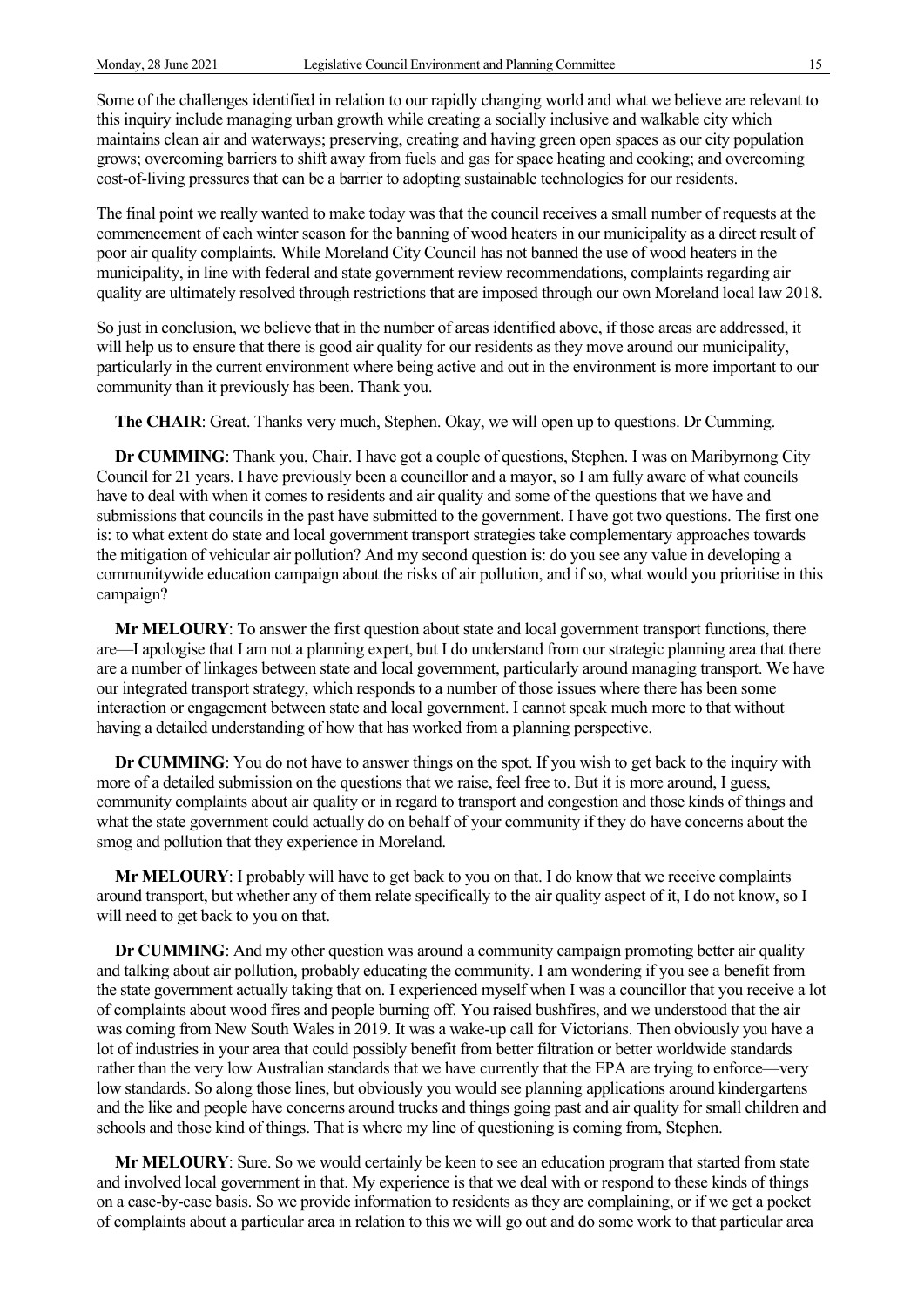in response to that. But the experience tells us that either residents do not know who to complain to or, if they do complain to council about it, they are not really aware of what information is out there—not only in terms of regulation and what should happen but also measures that they can be taking themselves to minimise impacts on their own health and wellbeing. So it would certainly be of benefit to have a much broader education piece so that we are not continuing to deal with things on an individual case-by-case basis.

Dr CUMMING: And I guess, Stephen, that your council would understand from your health statistics where you would have possible cancer clusters or asthma clusters or those kinds of things. If you wish to show those to this inquiry, that would be great, because I know that all councils actually look at that data—your community's health outcomes—and information around that would be very helpful to this inquiry.

#### Mr MELOURY: Okay.

The CHAIR: Great. Thank you, Dr Cumming. Ms Bath.

Ms BATH: Let me unmute myself. It is the word of the year—or century, probably. Thank you very much. I will put a clause out: I am a Gippsland MP, so I used to actually travel into Moreland City Council because there are some great nut and fruit suppliers in there, but I am not totally familiar. When we had the stockpiling issue and we were on the waste and resource recovery inquiry, there were fires in the Laverton and CBD or Melbourne environs. Can you tell me: was Moreland City Council affected—as in the residents within that zone? What was the air quality in that? Forgive me, I really am inquiring because I am not across whether it affected Moreland. And what has council done in terms of any proposed areas that they have, under your control, in relation to stockpiling and potential hazardous fumes into the air?

Mr MELOURY: Yes. So, Moreland was directly affected more by the Campbellfield incident that happened it would have been in August of last year. A significant part of the northern catchment of Moreland was impacted by that. Not so much in terms of the other ones, though you do get some drift coming through, but the Campbellfield fire was certainly the one that most affected us. That should be the response. I do not actually have the air quality results for that specific incident at hand, so I could obtain those for the inquiry.

In terms of our own sorts of measures that we take, as a direct result of the Campbellfield incident council did seek to obtain one of the officers for the protection of the local environment through the Environment Protection Authority. We were not successful in obtaining one of those officers to help us with the incident, and we also—

Ms BATH: Could I just interrupt you there? Could you expand on why? Did you not meet criteria or what was that? What was the problem in not being able to obtain one? Or are you questioning that?

Mr MELOURY: No. So we put a proposal just on behalf of Moreland, but we also put one as a joint one to say that we would join with Darebin if we needed to share one. According to the EPA's data we do not have any stockpiling sites within our municipality. Our understanding was that the last round of OPLEs that they were putting out was specifically around industrial types of activity and events, and although we do have industrial areas in the northern aspects of our municipality, none of them really met the criteria of the EPA in terms of that higher level stockpiling, which was what their focus was at that time.

Ms BATH: Could I ask: how far as the crow flies were you from Campbellfield and that fire—from the edge of Moreland?

Mr MELOURY: I believe it is around the 10 k range—10 to 15 kilometres.

Ms BATH: Thanks. And from that have you had any of your ratepayers, residents, come in to council with concerns around the fallout from that, the health fallout—you know, respiratory issues? Has there been any documentation from that, or have you worked with other councils on that? Is that something that has come through your door?

Mr MELOURY: No, it has not. We have not had any direct complaints or inquiries from residents that I am aware of in relation to that. There were some inquiries in relation to impacts to the broader environment rather than human health, and we did work with the EPA on those matters. Primarily the EPA took the lead on those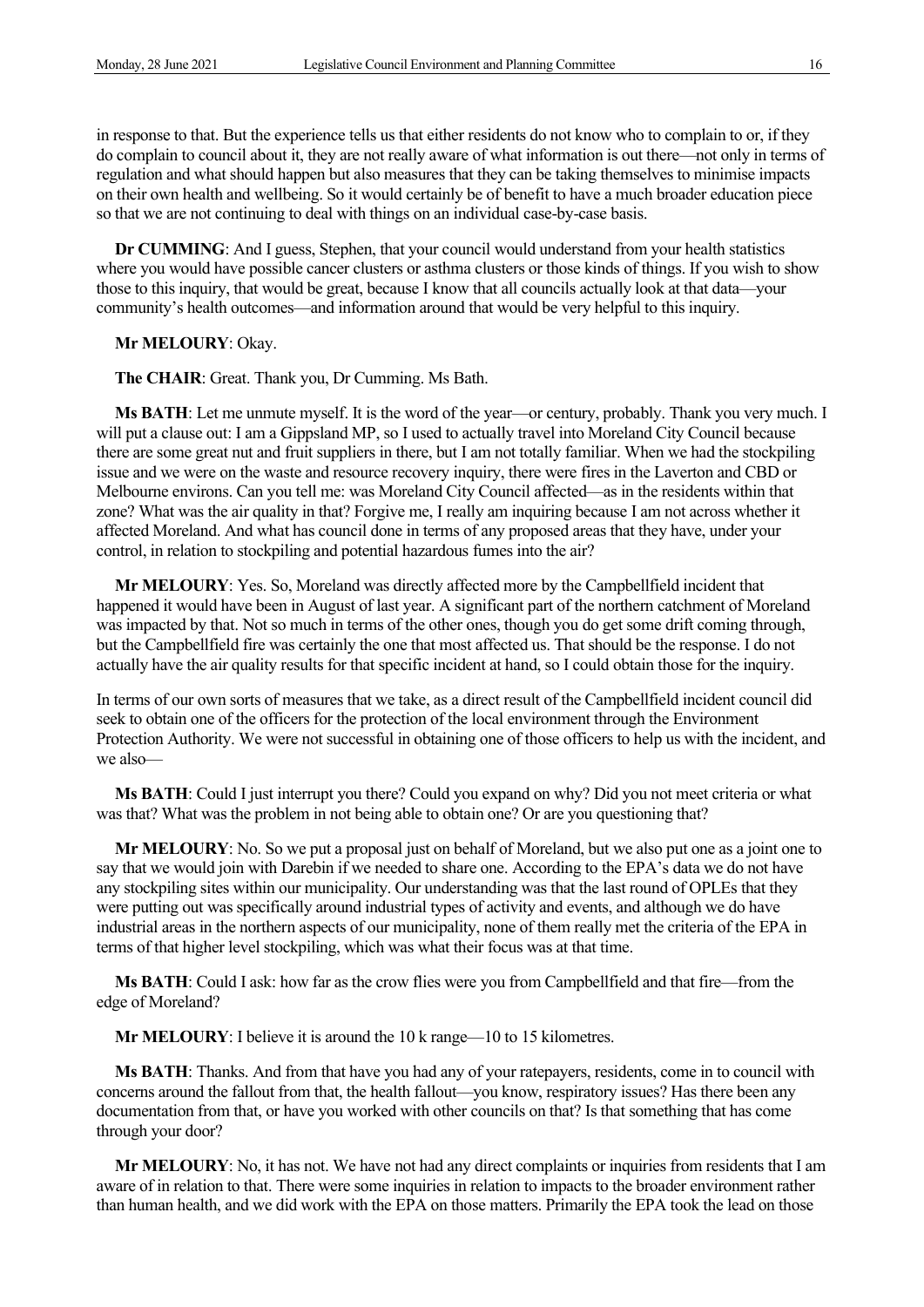matters, and we provided support as needed to that in terms of testing and monitoring of local waterways and other areas that may have been impacted.

Ms BATH: Thank you. Chair, just one quick one more. Thank you very much for your response. I could see some of the footage or the photos during our waste inquiry that were pretty horrible of the creeks being turned from a creek into, really, sort of a toxic soup, and so again—but not being totally familiar with your area—is council satisfied that the quality of the water of the creeks in Moreland city is back to a reasonable level, or do you need to see anything else coming from that? At the moment you have got the ear of government, the ear of this parliamentary inquiry. Is there any feedback you would like to give?

Mr MELOURY: I think generally the quality of the water has returned to what it was previously. We do know that there are point sources within the northern aspects of the municipality that continue to discharge into waterways such as the Merri Creek, and while we have programs and discussions with the EPA fairly regularly around those kinds of things, there are a number of incidents that we are just unable to find point sources for. So we continue to see these pollution events sporadically happen without any way of, at this point, being able to identify where that comes from.

Ms BATH: Thank you, Chair. Thank you very much.

The CHAIR: Great, thanks Ms Bath. Ms Taylor.

Ms TAYLOR: Thanks for your contribution today. I am just wondering about this issue of wood heaters. Are there a lot of people in your municipality that have wood heaters, and how much does it contribute? I have to admit, when I went up to Bright for that sitting I delighted in a little one. Normally I use an electric heater at home, but it was like, 'Wow'. I understand why people like them, but I see the flip side of it as well. So can you speak to that a little bit? It would be quite helpful.

Mr MELOURY: Sure. We do not know exactly how many residents have wood heaters across the municipality. We do know that for some residents wood heaters continue to be the only source of heating that they have, which is part of I guess our concern when we get these complaints come in and when we assess those complaints doing site visits—that some people rely still very heavily on their wood heaters for heating and other measures as well.

We generally get maybe about three or four complaints a year. So we do not get large numbers of them, but what we do get are around school zones—so higher-risk areas where we do not have monitoring happening as such to verify what sort of level of contamination is in the air or pollution is in the air. But they are around for higher-risk sites, so it does require us to work with those residents when they are complained about a bit more heavily each year to make sure that they are trying to do the right thing—burning the right materialsproviding educational material to them in that regard.

Ms TAYLOR: Okay. I will finish there but just say: it does not sound like it is a huge issue, then. You are more concerned about other contributors to air pollution. I do not want to put words in your mouth. If I am wrong—

Mr MELOURY: Yes. So wood fires are certainly not our biggest air pollution causes.

Ms TAYLOR: It is one of a number.

Mr MELOURY: It is one of a number that continue to pop up every year, although in small numbers.

Ms TAYLOR: Okay. Thanks very much.

The CHAIR: Thanks, Ms Taylor. Dr Ratnam.

Dr RATNAM: Thanks very much, Chair. Thanks, Stephen, for presenting to the inquiry and for your submission as well. Just following on from Ms Taylor's question about wood smoke, what are the barriers to more data on how many wood heaters are used in a municipality? Do you think it should be a statewide issue? Has council attempted to try and collect a bit more data on how much wood heaters are relied on in the municipality?

Mr MELOURY: I do not think we have attempted to obtain that information. I think at this level a lot of that data is—I do not know if it is captured by state or at a federal level. The reviews that happened at state and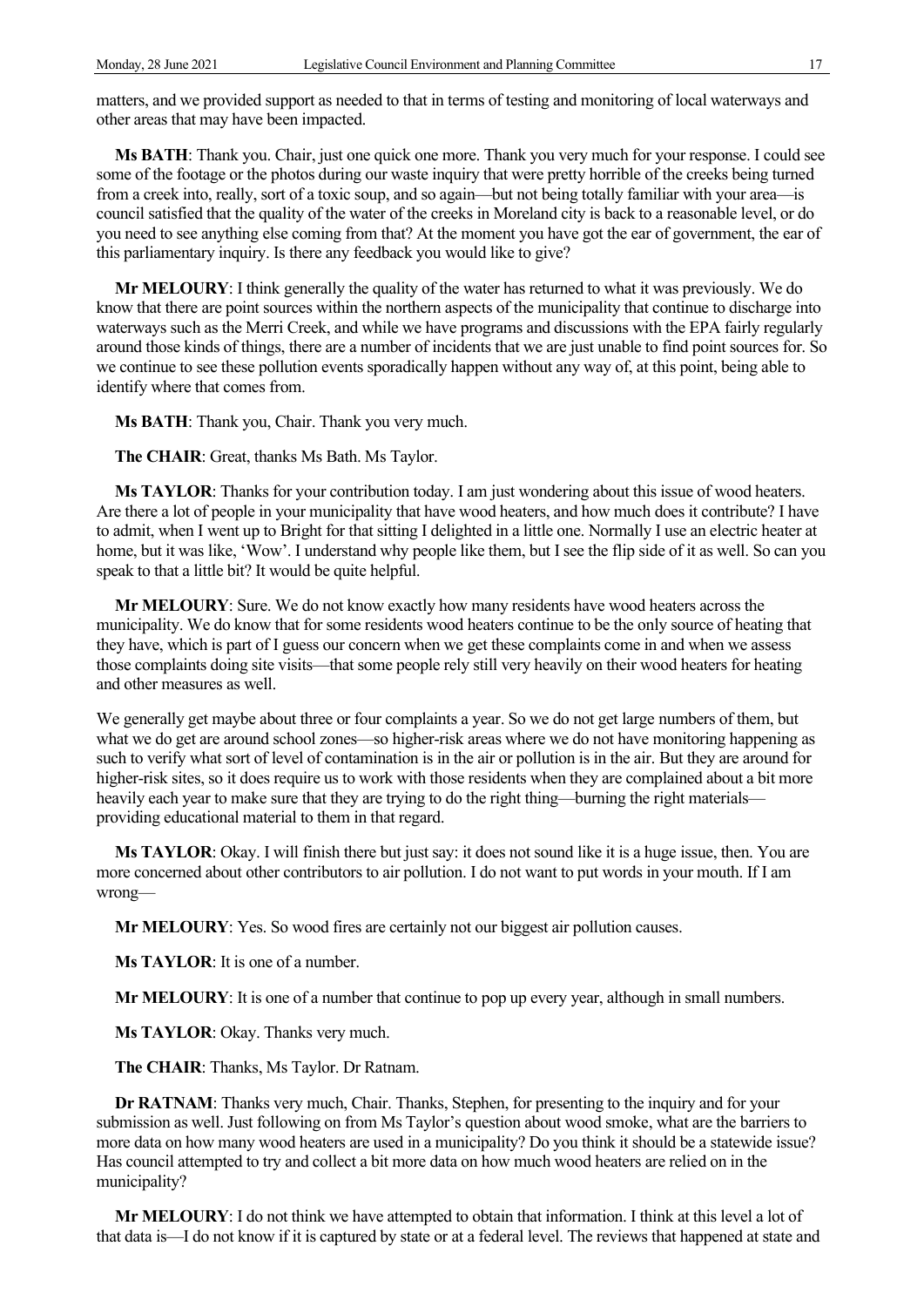federal level talked about what kind of measures need to be put in place to maybe improve wood heaters, but we do not actually have any mechanism in place at the moment to record which properties use wood heaters, what standard those wood heaters are at or what they are particularly used for unless we are resolving a complaint. So it would be useful to have potentially a database of all wood-fired heaters across not only our municipality but also the greater Melbourne area. We know if there is a wood fire being used in, say, Darebin or Moonee Valley and the wind blows in a particular direction, that does have the potential to impact on Moreland residents, particularly if there is a cluster of them together, so it would be useful from a planning perspective to know where they are all located so that we can try and resolve those issues.

Dr RATNAM: Great. Thank you for this useful suggestion. Can you talk us through the levers that you all have to minimise impacts of air pollution? You talked about being able to talk to residents, should there be a complaint, about using better materials and reducing the kind of intensity of pollution. Are there any other levers that local government has that you know of to better manage air pollution or mitigate air pollution?

Mr MELOURY: The only other measure that I am aware of is in relation to development, so sustainable development and making sure that new development is happening at a standard that minimises impacts. I know that there are some programs in terms of retrofitting old properties, but how far we can go with that program I am not really sure. I could provide some further information.

Dr RATNAM: Great. Thank you. So you have got some preventative tools, but in terms of reactive tools, they sound like they are a bit limited and potentially particularly because we do not have good data; we cannot do our monitoring that well.

#### Mr MELOURY: Yes.

Dr RATNAM: Just one final question. You talked in your submission about concerns around transport emissions, and I was wondering whether diesel emissions on main roads are a concern in Moreland. Are you all monitoring or tracking that in any way? Are there any comments you can make about what can be done there?

Mr MELOURY: I do not know if we are tracking that. I can provide some information and get back to the inquiry. I would need to check with our transport area.

Dr RATNAM: That would be great. And added to that, Stephen, if you would not mind, if you could find out how you all track your transport emissions. I know it is a big task, but I know it is a significant goal for council in terms of reducing transport carbon emissions. So for the inquiry it would be good to know how you are tracking that, because it potentially is instructive to what we can suggest as a finding or recommendation from the inquiry as well for other areas.

#### Mr MELOURY: Sure. Okay. Thank you.

The CHAIR: Thanks, Dr Ratnam. I might just ask a question, if I can. Just reflecting on your earlier evidence, Stephen, you were saying that complaints around air pollution are not a large factor across your municipality. But if council was going to make some suggestions for this inquiry about what state government could do to better support councils, what would be your top three priorities if you had the opportunity to make those recommendations?

Mr MELOURY: So I think our top three priorities would be what can happen in the preventative space. I understand the EPA has databases of high-risk sites, so expanding that out to others other than just stockpiling of chemicals. Providing information to local government in terms of where those high-risk sites are would enable us to help with some planning. Education would be a second one in terms of being able to provide information both to council and to residents so that when an incident does happen we are able to respond as quickly as possible with the right information.

The CHAIR: Would you say—it seems from what you are saying, and correct me if I am wrong—that levels of concern around air pollution are usually heightened because there has been an incident like the things you have referred to: there has been a fire and people can obviously smell something in the air. So there has been an incident and that tends to spur on complaints or concerns around air pollution. Would that be right?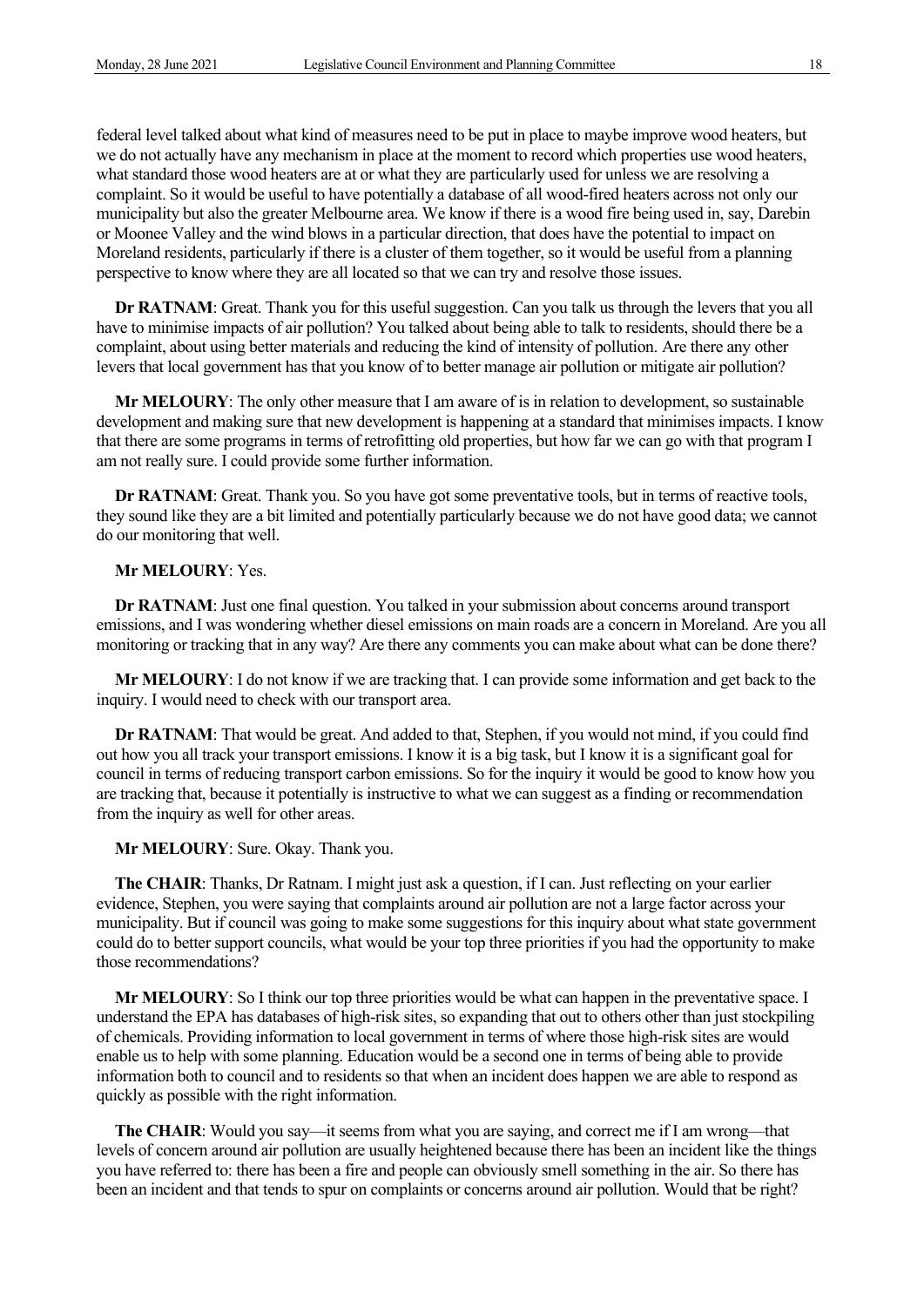Mr MELOURY: That would be right. That is my experience, that we do not usually get too much in the way of complaint unless it is in response to a specific incident.

The CHAIR: An event, yes.

#### Mr MELOURY: Yes.

The CHAIR: And can you just tell me as well: what sort of things are council doing to assist in improving air quality? Are you transitioning your vehicle fleet to low-emission vehicles—those sorts of things—and does your transport strategy, if you have one, address air pollution? Could you just unpack those things for us a little bit?

Mr MELOURY: Council does have a fleet of vehicles that currently has a proportion of those that are electric vehicles. Our new policy will transition all of our fleet vehicles to electric, so that will assist as part of our zero-carbon scheme. All council vehicles will be electric. We do have access to electric bikes and also encourage particularly staff when they are moving about to go on public transport rather than using cars. There are a number of options available to staff to try and minimise their footprint and impacts while they are travelling around.

The CHAIR: Just one final question from me: you said earlier that one of the priorities if state government could assist more would be around developing an education campaign for the community, so what sorts of things should be in an education campaign? Should it be about where people can find up-to-date information about air quality or where to make a complaint or report something of concern and who has responsibility for what? What sort of things should be part of it, and how should it be rolled out?

Mr MELOURY: The key aspects in terms of that would be what they can do to protect themselves for a particular type of incident. We know from our experience that people will shut their doors, but they do not necessarily know what to do from there. So information about health impacts would be important—how to protect themselves. Also there would be a piece of work about who they need to contact to seek information and advice from. While council in a lot of instances can provide some advice, in a lot of cases we are a referral body, so a resident will complain to us about something and then we will refer that to the Environment Protection Authority for their response. Sometimes it is unclear who is responsible for it, so there will be a bounce-back—we will refer it to the EPA and the EPA might refer it back to council. It takes some time to get some resolution to that, and quite often by the time somebody is designated as responsible the incident has passed and the opportunity to respond to that has gone. So we really need to have clear lines of responsibility for responding to incidents and where complaints can be lodged.

The CHAIR: Okay, great. Thanks, Stephen. We will go around for a second round of questions now. I will start with Dr Cumming.

Dr CUMMING: Thank you, Chair. Stephen, I obviously understand that all councils have a municipal public health and wellbeing plan, and that would obviously have information around your community's health outcomes. One of the reasons why I brought this inquiry up to the state Parliament was my concerns around the siloing effect of air quality and health outcomes, being that you get complaints via planning, you get complaints via your own health department, but it does not fall under just health or environment. It actually is right across from your transport strategies to your planning strategies. It is something that affects a lot of things.

So obviously, Stephen, your community would have had some asthma storm events. You guys plan for those, which obviously has got to do with our air quality and what is in the air in the way of pollen and other things. As a council I am guessing that you would be looking at the trees that you plant to reduce that as well as some of the other things that you touched on. We all know that the pollution that is in our air, once you add rain, falls onto the soil and then ends up in our creeks and waterways. And you would know, under planning and other things, the amount of pollutants that are in our soil and the pollutants that are in our waterways and creeks.

Stephen, I am just wondering, would you be able to provide your municipal public health and wellbeing plan and other plans that possibly would touch on air pollution so that we can get a better picture of how we could as a state government make things better in the way of all state government departments making sure that they look at air quality? It does not sit under just the environmental minister, just the same as it does not sit under your health department at council; it should sit under all the different departments. Is there something that the state could actually help with in making sure that that integration occurs? And I will leave it at that.